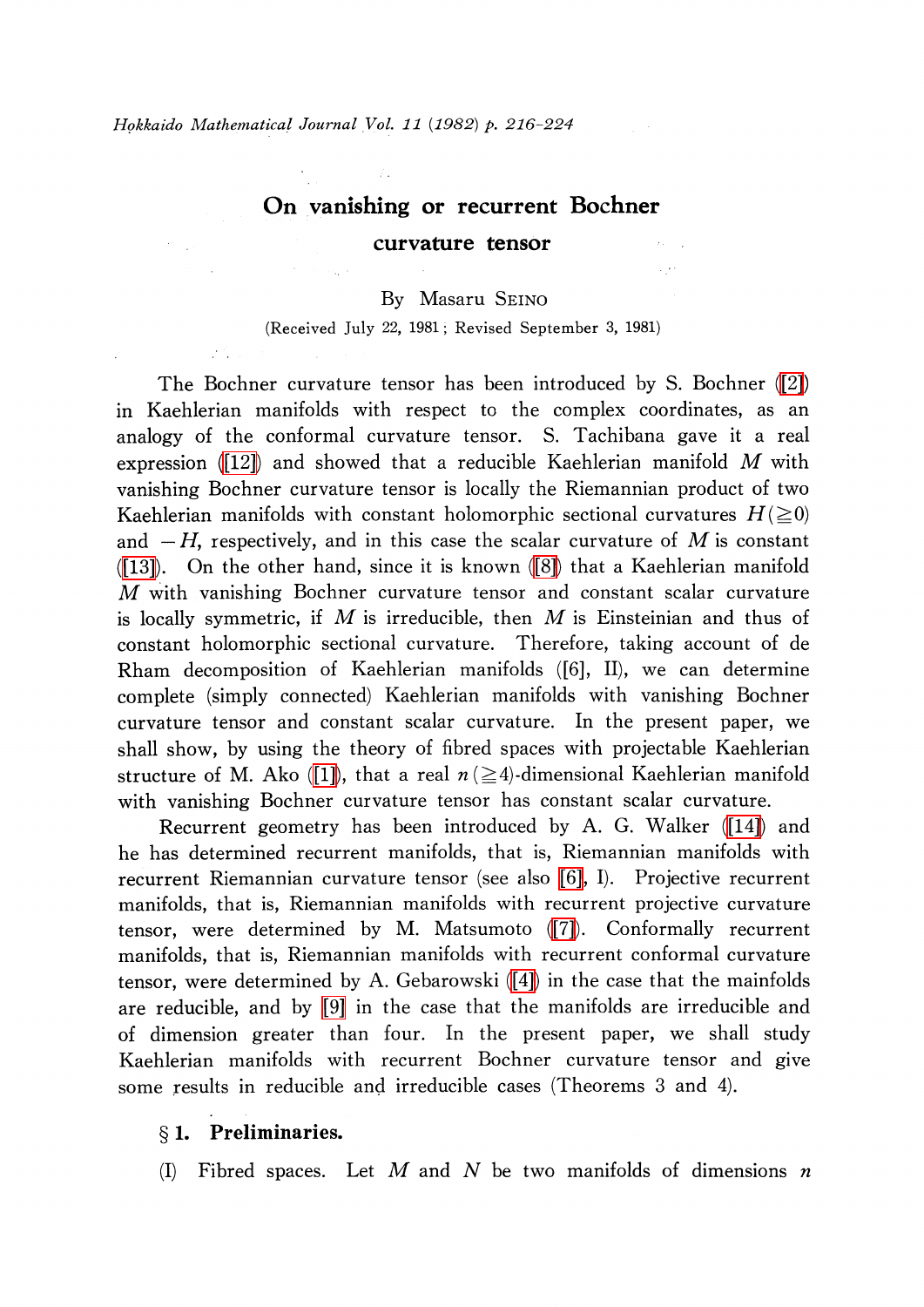and  $n-1$ , respectively, and suppose that there is given a mapping  $\sigma$  of maximum rank  $n-1$ . In this case,  $\sigma$  is called a submersion. Moreover, we suppose that there is defined in  $M$  the vector field C such that C $\in$ ker  $\dot{\sigma}$ ,  $\dot{\sigma}$  being the differential of  $\sigma$ , and a positive definite Riemannian metric  $g$ satisfying

$$
g(C, C) = 1.
$$

If we introduce in M a 1-form  $\eta$  defined by the equation

$$
\eta\left( X\right) =g\left( C,\,X\right) ,
$$

X being an arbitrary vector in M, we have

 $\eta(C)=1$ .

The set  $(M, N, \sigma; C, g)$  satisfying the conditions above is called a fibred space with Riemannian metric  $q$ .

Let  $\mathcal{T}_{s}^{r}$  be the space of all tensor fields of type  $(r, s)$  in M. We put  $\mathscr{T}=\Sigma_{r,s}\mathscr{T}_{s^{r}}$ . Then a linear endomorphism  $T\rightarrow T^{H}$  of  $\mathscr{T}$  is defined by

$$
f^{H} = f \qquad \text{for } f \in \mathcal{F}_{0}^{0},
$$
  
\n
$$
X^{H} = X - \eta(X)C \qquad \text{for } X \in \mathcal{F}_{0}^{1},
$$
  
\n
$$
w^{H} = w - w(C) \eta \qquad \text{for } w \in \mathcal{F}_{1}^{0},
$$
  
\n
$$
(S \otimes T)^{H} = S^{H} \otimes T^{H} \qquad \text{for } S, T \in \mathcal{F}.
$$

When an element T of  $\mathcal{T}$  satisfies the condition  $(\mathscr{L}_{C}(T^{H}))^{H}=0$ , we say that T is projectable, where  $\mathcal{L}_{C}$  denotes the Lie differentiation with respect to C.

Let  $M$  be a Kaehlerian manifold with the complex structure  $F$  and the Kaehlerian metric g. If both F and g are projectable, we call  $(M, N, \sigma; C, g)$ or M a fibred space with projectable Kaehlerian structure [\(\[10\]\)](#page-8-10). Then, M. Ako proved

<span id="page-1-0"></span>Lemma <sup>1</sup> ([1]). Let M be a fibred space with projectable Kaehlerian structure. We denote by  $D_{1}$  the distribution spanned by C and FC and by  $D_{2}$  the distribution of all vector fields orthogonal to  $D_{1}$ . Then  $D_{1}$  and  $D_{2}$ are both involutive distributions and their integral manifolds  $M_{1}$  and  $M_{2}$ are Kaehlerian submanifolds of M which are totally geodesic and M is locally the Riemannian product of  $M_{1}$  and  $M_{2}$ .

 $(II)$  Recurrency. Let  $M$  be a Riemannian manifold with the Riemannian connection  $\nabla$ . A tensor field  $T$  on  $M$  is said to be recurrent if there exists on M a non-zero 1-form  $\omega$  such that

$$
\mathit{FT}=\omega{\otimes}T\,.
$$

i generale e eller<br>Santa de eller In this case, the 1-form  $\omega$  is called a recurrence vector of T.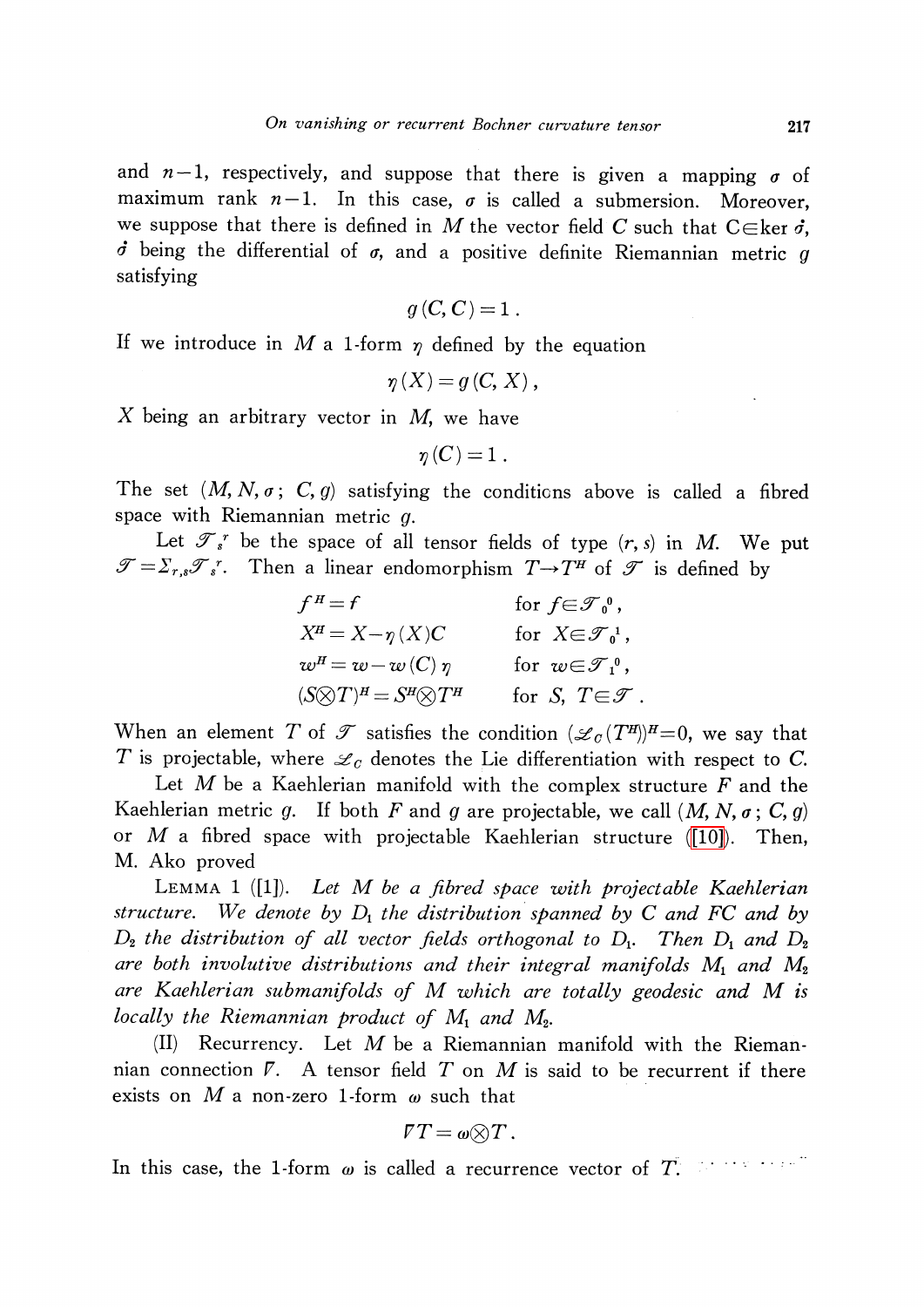218 M. Seino

(III) Bochner curvature tensor. Let M be a real  $n (\geq 4)$ -dimensional Kaehlerian manifold with the complex structure  $F_{i}^{h}$  and the Kaehlerian metric  $g_{ji}$ . If we denote by  $K_{kj^h}$ ,  $K_{ji}$  and  $K$  the Riemannian curvature tensor, the Ricci tensor and the scalar curvature respectively, the Bochner curvature tensor  $B_{k,jih}$  is given by

(1) 
$$
B_{k j i h} = K_{k j i h} - (g_{k h} K_{j i} - g_{j h} K_{k i} + K_{k h} g_{j i} - K_{j h} g_{k i} + F_{k h} S_{j i} - F_{j h} S_{k i} + S_{k h} F_{j i} - S_{j h} F_{k i} - 2 F_{k j} S_{i h} - 2 S_{k j} F_{i h} / (n + 4) + K (g_{k h} g_{j i} - g_{j h} g_{k i} + F_{k h} F_{j i} - F_{j h} F_{k i} - 2 F_{k j} F_{i h} / (n + 2) (n + 4),
$$

where  $S_{ji}=-K_{jk}F_{i}^{k}=- \frac{1}{2}F^{kh}K_{khji}=K_{kjih}F^{kh}$  is a closed 2-form.  $B_{kjih}$  satisfies

(2) 
$$
V_{h}B_{kj}{}^{h} = \frac{n}{n+4} \left\{ V_{k} K_{ji} - V_{j} K_{ki} - \frac{1}{2(n+2)} (u_{k} g_{ji} - u_{j} g_{ki} + v_{k} F_{ji} - v_{j} F_{ki} - 2 F_{kj} v_{i}) \right\},
$$

where  $u_{k}=\mathcal{F}_{k}K$ ,  $v_{k}=\mathcal{F}_{k}^{j}u_{j}$  and  $\mathcal{F}_{k}$  is the Riemannian connection.

M is called of constant holomorphic sectional curvature, if we have

$$
K_{kjih} = \frac{K}{n(n+2)} (g_{kh}g_{ji} - g_{jh}g_{ki} + F_{kh}F_{ji} - F_{jh}F_{ki} - 2F_{kj}F_{ih}).
$$

In this case, K is constant if  $n\geq 4$ .

#### \S 2. Vanishing Bochner curvature tensor.

If we differentiate covariantly (2), we have

(3) 
$$
\frac{n+4}{n} \nabla_{l} \nabla_{h} B_{k j i}{}^{h} = \nabla_{l} \nabla_{k} K_{j i} - \nabla_{l} \nabla_{j} K_{k i} - \frac{1}{2(n+2)} (\nabla_{l} u_{k} g_{j i} - \nabla_{l} u_{j} g_{k i} + \nabla_{l} v_{k} F_{j i} - \nabla_{l} v_{j} F_{k i} - 2 F_{k j} \nabla_{l} v_{i}).
$$

Interchanging the indices  $l, k, j$  in (3) cyclically and adding the resulting two equations to (3) we get

(4) 
$$
- \frac{n+4}{n} \langle \nabla_i \nabla_h B_{kj}{}^h + \nabla_k \nabla_h B_{jli}{}^h + \nabla_j \nabla_h B_{lki}{}^h \rangle = K_{kj}{}^h K_{lh} + K_{jli}{}^h K_{kh} + K_{lki}{}^h K_{jh} + \frac{1}{2(n+2)} \Big\{ (\nabla_k v_j - \nabla_j v_k) F_{li} + (\nabla_j v_l - \nabla_l v_j) F_{ki} + (\nabla_l v_k - \nabla_k v_l) F_{ji} - 2 F_{kj} \nabla_l v_i - 2 F_{jl} \nabla_k v_i - 2 F_{lk} \nabla_j v_i \Big\}.
$$

Transvecting  $F^{lk}$  with (4) we obtain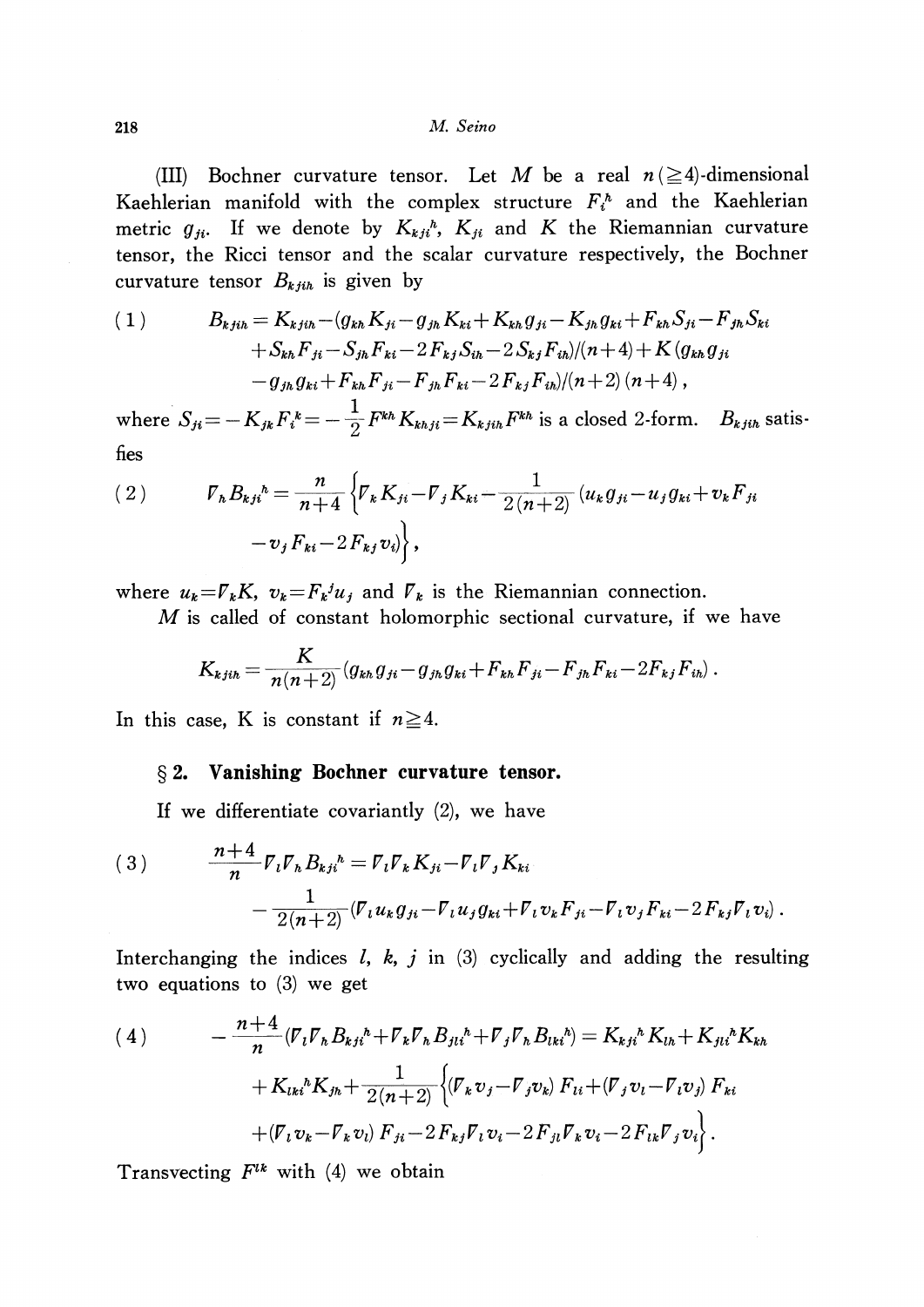(5) 
$$
\frac{n+4}{n} F^{ik} V_i V_h B_{kj}{}^h = -K_{kjih} S^{kh} + S_i{}^h K_{jh} - \frac{1}{2(n+2)} (-F^k u_k F_{ji} - (n-1) V_j v_i + V_i v_j).
$$

Taking the symmetric part of (5) we have

$$
2(n+2)(n+4) F^{ik} \nabla_i \nabla_k (B_{kj}h + B_{ki}h) = n(n-2) (\nabla_j v_i + \nabla_i v_j),
$$

where we have used the fact that  $S_{i}^{h}K_{ih}=-K_{ik}F^{hk}K_{ih}=K_{ih}F^{kh}K_{ik}=-S_{j}^{k}K_{ik}$ . Thus, if we have

$$
F^{lk}\overline{V}_l\overline{V}_h(B_{kjl}^h+B_{kij}^h)=0\ ,
$$

and  $n\geq 4$ , then we obtain

(6) 
$$
\mathscr{L}_v g_{ji} = \overline{V}_j v_i + \overline{V}_i v_j = 0,
$$

where  $\mathscr{L}_{v}$  is the Lie differentiation with respect to  $v^{i}$ .

On the other hand, because we have

$$
\mathscr{L}_v F_{ji} = \overline{V}_j u_i - \overline{V}_i u_j = 0 ,
$$

we see that

$$
\mathscr{L}_v F_i^h = 0 \ ,
$$

that is,  $v^{i}$  is a contravariant analytic vector. Since a vector  $u^{h}=F_{i}^{h}v^{i}$  for a contravariant analytic vector  $v^{i}$  is also contravariant analytic [\(\[15\]\)](#page-8-11), we have proved

THEOREM 1. In a real  $n (\geq 4)$ -dimensional Kaehlerian manifold, if we have

$$
F^{lk}\nabla_l \nabla_k (B_{ki}{}^h + B_{ki}{}^h) = 0 ,
$$

then the vector  $u^{h}=\overline{V}_{i}Kg^{ih}$  is contravariant analytic.

NOTE. Theorem 1 gives a generalization of the result of M. Matsumoto [\(\[8\]\)](#page-8-3) in a compact case.

In the rest of this section, we consider only a real  $n(\geq 4)$ -dimensional Kaehlerian manifold with vanishing Bochner curvature tensor. In this case,  $v^{i}$  is Killing and contravariant analytic.

Let P be a point at which  $v^{i}{\neq}0$ . We consider around P. If we take a local unit vector  $C^{i}=fv^{i}$  around P, we obtain an open neighborhood U of P such that there exist the orbit space  $U/C$  by  $C^{i}$  and the submersion  $\sigma$  from U onto U/C. Then, we can easily verify that the fibred space (U,  $U/C$ ,  $\sigma$ ,  $C^{i}$ ,  $g_{ji}$ ) has the projectable Kaehlerian structure  $(F_{i}{}^{h}, g_{ji})$  as follows.

CLAIM.  $(\mathscr{L}_{C}g^{H})^{H}=0$ , and  $(\mathscr{L}_{C}F^{H})^{H}=0$ .

PROOF. For a tensor T,  $T-T^{H}$  is called a non-horizontal part of T.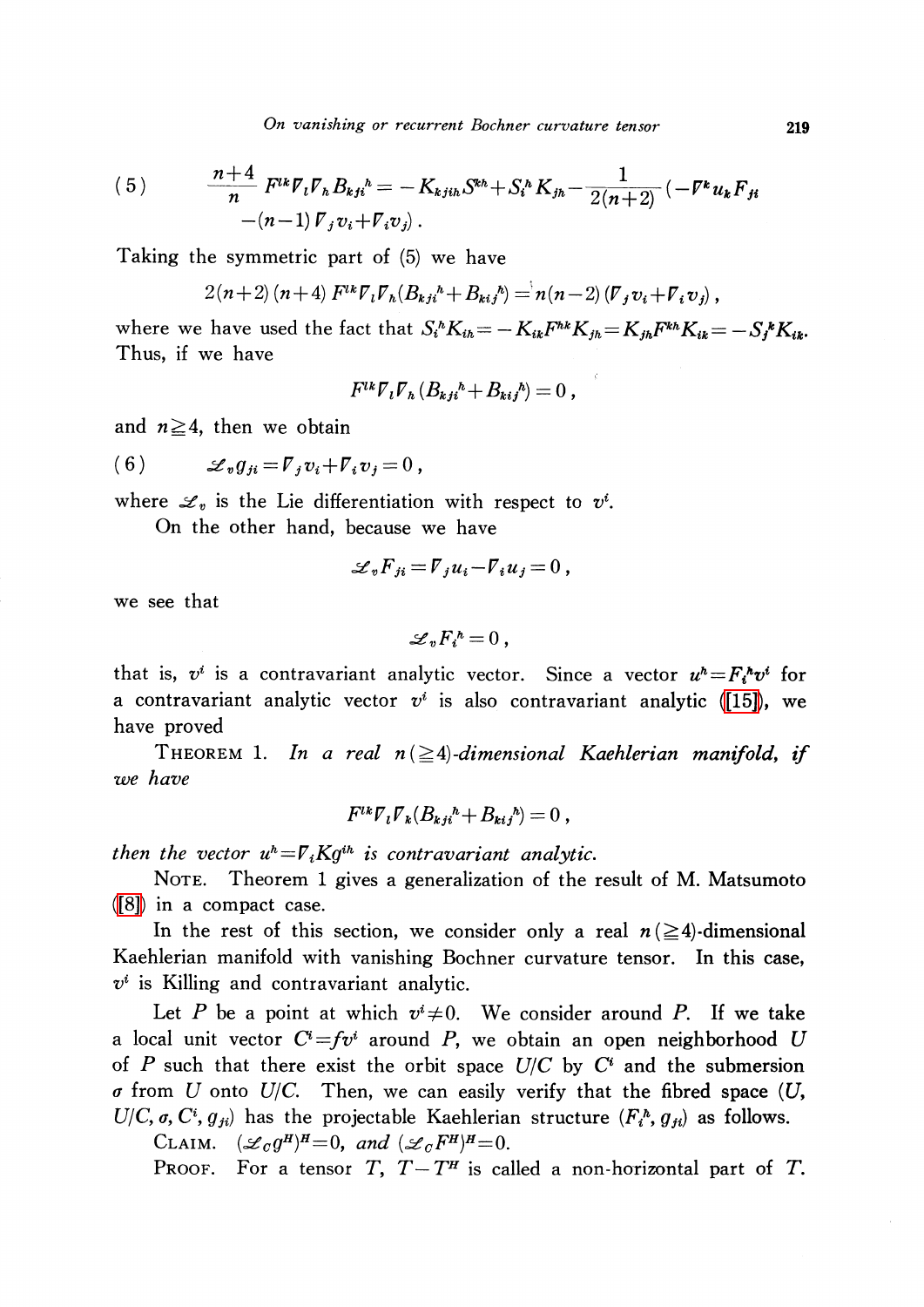In the following, we adopt a symbol \* as non-horizontal parts of some tensors.

Since  $(g^{H})_{ji}=g_{ji}-C_{j}C_{i}$ , we have

$$
\mathscr{L}_c(g^H)_{ji} = \mathscr{L}_C g_{ji} - (\mathscr{L}_c C_j) C_i - C_j (\mathscr{L}_c C_i)
$$
  
=  $\mathcal{V}_j C_i + \mathcal{V}_i C_j + *$   
=  $f(\mathcal{V}_j v_i + \mathcal{V}_i v_j) + *$  = \* .

Thus, we have  $(\mathscr{L}_{C}g^{H})^{H}=0$ .

Next, if we put  $D^{h}=F_{i}^{h}C^{i}=fu^{h}$ , we easily see

$$
(F^{\prime\prime})_i{}^h = F_i{}^h - (C_i D^h - D_i C^h)
$$

Then we have

$$
\mathcal{L}_{C}(F^{H})_{i}^{h} = \mathcal{L}_{C}F_{i}^{h} - (\mathcal{L}_{C}C_{i}) D^{h} +
$$
\n
$$
= F_{j}{}^{h} \nabla_{i} C^{j} - F_{i}{}^{j} \nabla_{j} C^{h} - (C^{j} \nabla_{j} C_{i} + C_{j} \nabla_{i} C^{j}) D^{h} +
$$
\n
$$
= F_{j}{}^{h} (\nabla_{i} f v^{j} + f \nabla_{i} v^{j}) - F_{i}{}^{j} (\nabla_{j} f v^{h} + f \nabla_{j} v^{h}) - f^{2} v^{j} (\nabla_{j} f v_{i} + f \nabla_{j} v_{i}) u^{h} +
$$
\n
$$
= f \mathcal{L}_{v} F_{i}{}^{h} + \nabla_{i} f u^{h} - f^{3} v^{j} \nabla_{j} v_{i} u^{h} +
$$
\n
$$
= (\nabla_{i} f + f^{3} v^{j} \nabla_{i} v_{j}) u^{h} +
$$
\n
$$
+ \sum_{i=1}^{n} f^{3} \nabla_{i} (v^{j} v_{j}) u^{h} +
$$

Therefore, we obtain  $(\mathscr{L}_{C}F^{H})^{H}=0$ , if we have the equation  $\mathcal{F}_{i}f+\frac{1}{2}f^{3}\mathcal{F}_{i}(v^{j}v_{j})$ =0. Since  $1=C^{j}C_{j}=f^{2}v^{j}v_{j}$ , we have  $f^{2}=(v^{j}v_{j})^{-1}$ . By differentiating this covariantly, we get

$$
2fV_i f = -f^4 V_i (v^j v_j) ,
$$

and thus

$$
\mathcal{V}_i f + \frac{1}{2} f^3 \mathcal{V}_i (v^j v_j) = 0.
$$

By [Lemma](#page-1-0) 1 and the above claim,  $U$  is locally the Riemannian product of two Kaehlerian manifolds and thus the scalar curvature is constant, that is,  $v^{i}=0$ . But this is a contradication.

Therefore, we have proved

THEOREM 2. A real  $n(\geq 4)$ -dimensional Kaehlerian manifold with vanishing Bochner curvature tensor has the constant scalar curvature.

## \S 3. Recurrent Bochner curvature tensor.

If a Riemannian manifold is of class  $C^{\bullet}$  and has the Riemannian metric of class  $C^{\bullet}$ , we say the manifold to be analytic.  $\,$  Kaehlerian manifold is analytic and has the complex structure of class  $C^{\bullet}$ .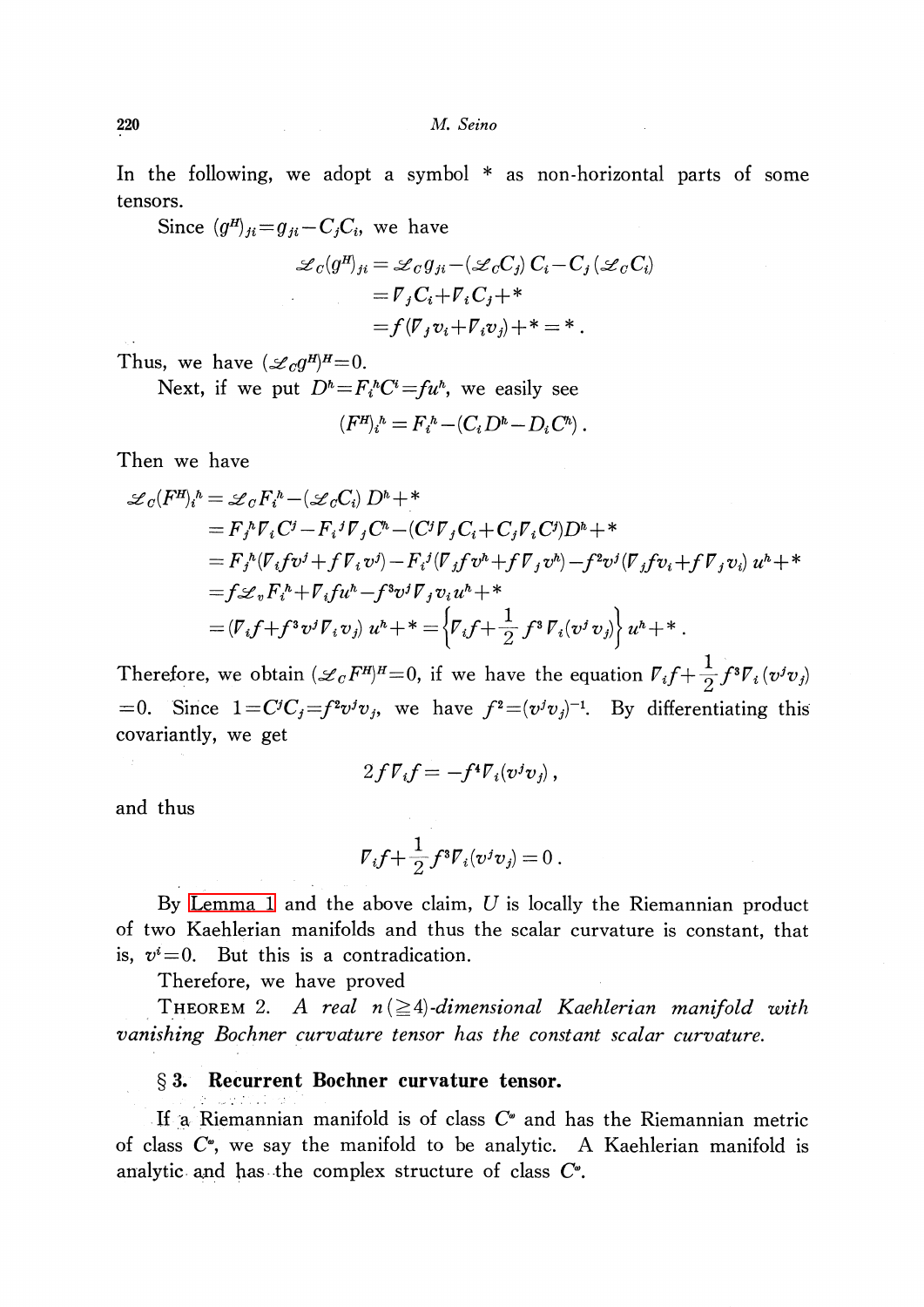In the sequel, we consider a Kaehlerian manifold  $M(F_{i}^{h}, g_{ji})$  with recurrent Bochner curvature tensor  $B_{k,jih}$ , that is, we have

$$
(7) \t\t\t\t \t\t\t\t \mathbf{V}_l B_{kjih} = p_l B_{kjih},
$$

LEMMA 2 (cf. [9], [11]). We see that  $B_{kjih}$  vanishes identically or  $p_{l}$ is gradient. In the case that  $p_{l}$  is gradient, if  $B_{k,jih}=0$  at a point, then  $B_{k,jih}$  vanishes identically.

Hereafter we consider the case that  $B_{kjih}$  does not vanish. In this case, if we put

$$
p = \frac{1}{2} \cdot \log \left( B_{kjih} B^{kjih} \right),
$$

then  $p$  is the analytic function on M and we have

$$
\mathbf{\nabla}_{t}p=p_{t}.
$$

(I) Reducible case. We consider the case that  $M$  is the Riemannian product of two Kaehlerian manifolds  $M_{1}$  and  $M_{2}$  of real dimensions r and  $n-r$  ( $r\leq n-r$ ), respectively, and the complex structure  $F_{i}^{h}$  on M is given by

$$
\langle F_i^{\,n} \rangle = \begin{bmatrix} F_{\,b}^{\,a}, & 0 \\ 0, & F_{\beta}^{\,a} \end{bmatrix},
$$

with respect to the local coordinates  $(x^{a}, x^{a})$ , where  $(x^{a})$  and  $(x^{\alpha})$  are local coordinates, and  $F_{b}^{a}$  and  $F_{\beta}^{\alpha}$  the complex structures of  $M_{1}$  and  $M_{2}$ , respectively. The indices a, b and  $\alpha,$   $\beta$  run over the ranges  $\{1, 2,$   $\cdots,$   $r\}$  and  $\{r+1, r+2, \ldots, n\}$ , respectively.

<span id="page-5-0"></span>Then, by the method of A. Gebarowski  $([4])$ , we can easily verify

LEMMA 3. Around a point of M at which  $p_{i}\neq 0$ , one of the following is valid:

(i) one of  $M_{1}$  and  $M_{2}$  is flat and the other is recurrent,

(ii)  $M_{1}$  and  $M_{2}$  are of constant holomorphic sectional curvature.

But, by analyticity, we see that [Lemma](#page-5-0) 3 is true on  $M$ . In the case (i),  $M$  is recurrent. Let us consider the case (ii). In this case, in order that  $B_{k,jih}$  is recurrent, it is necessary and sufficient that

$$
(n-r)(n-r+2) \nabla_a K_1 = (n-r)(n-r+2) K_1 + r(r+2) K_2 p_a,
$$
  
\n
$$
r(r+2) \nabla_a K_2 = (n-r)(n-r+2) K_1 + r(r+2) K_2 p_a,
$$

or

$$
\mathcal{F}_i\{(n-r)(n-r+2) K_1+r(r+2) K_2\} = \{(n-r)(n-r+2) K_1+r(r+2) K_2\} p_i,
$$

where  $K_{1}$  and  $K_{2}$  are the scalar curvatures of  $M_{1}$  and  $M_{2}$ , respectively. If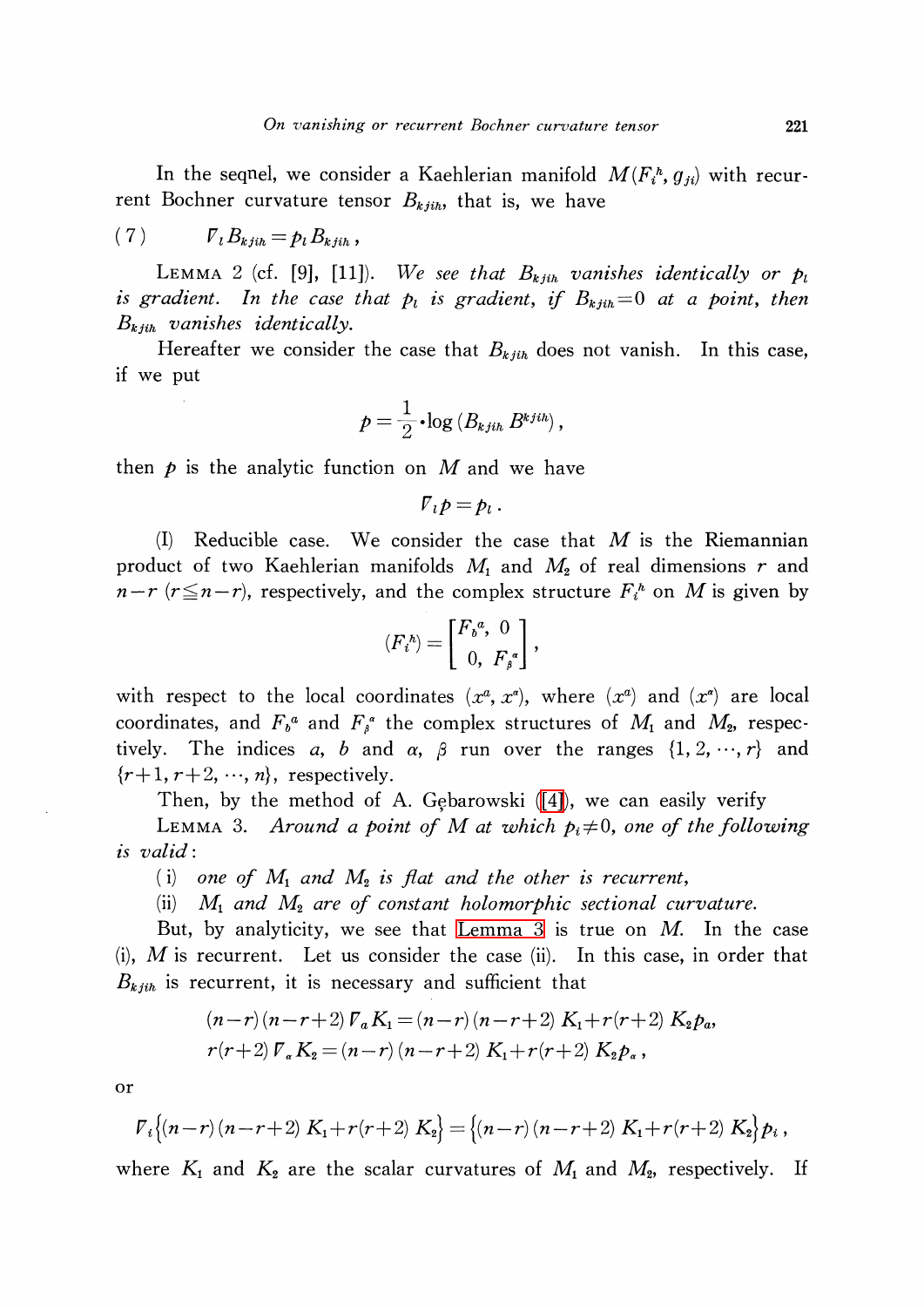222 M. Seino

both  $K_{1}$  and  $K_{2}$  are constant, we have, because there exists on M a point at which  $p_{i}\neq 0$ ,

$$
(n-r)(n-r+2) K_1 + r(r+2) K_2 = 0,
$$

which shows that  $B_{k,jih}=0$ . But, since we consider the case that  $B_{k,jih}\neq 0$ at every point of M, one of  $K_{1}$  and  $K_{2}$  is non-constant. Therefore, by the assumption that  $r \leq n-r$ , r must be equal to 2.

THEOREM 3. Let M be a real  $n (\geq 4)$ -dimensional Kaehlerian manifold with recurrent Bochner curvature tensor, which does not banish. If M is the Riemannian product of two Kaehlerian manifolds  $M_{1}$  and  $M_{2}$  of real dimensions r and  $n-r$  ( $r\leq n-r$ ), respectively, then M is recurrent or  $M_{1}$ and  $M_{2}$  are of constant holomorphic sectional curvature. In the latter case,  $r=2$  and we have

(8)  $\qquad \qquad \Gamma_{i}\rho=\rho p_{i}$ ,

for the function  $\rho=n(n-2)K_{1}+8K_{2}$  which does never vanish, where  $K_{1}$  and  $K_{2}$  are the scalar curvatures of  $M_{1}$  and  $M_{2}$ , respectively, and  $p_{i}$  is the recurrence vector of the Bochner curvature tensor of M.

REMARK. Since  $n(n-2)K_{1}+8K_{2}=(n-2)(n-4)K_{1}+8K$ , in the case  $n=4$  $(8)$  shows that M has recurrent scalar curvature with the same recurrence vector as that of the Bc chner curvature tensc r.

(II) Irreducible case. In a previous paper [\(\[9\]\)](#page-8-9), we have shown that a real  $n(>4)$ -dimensional irreducible Kaehlerian manifold with recurrent Bochner curvature tensor has vanishing Bochner curvature tensor. In this part, we study the case  $n=4$ . In the sequel, M is a real 4-dimensional irreducible Kaehlerian manifold with recurrent Bochner curvature tensor which does not vanish.

Lemma 4. There is the equation,

(9)  $K_{mlk}^{t}B_{tjih}+K_{mlj}^{t}B_{ktih}+K_{mli}^{t}B_{kjth}+K_{mlh}^{t}B_{kjit}=0$ .

(9) follows from the Ricci identity for  $B_{k,jih}$  and the fact that  $p_{i}$  is gradient.

Lemma 5. We have

<span id="page-6-1"></span>(10) 
$$
S_{k}{}^{t}B_{t j i h} + S_{j}{}^{t}B_{k t i h} + S_{i}{}^{t}B_{k j t h} + S_{h}{}^{t}B_{k j i t} = 0.
$$

Transvecting  $F^{ml}$  with (9) we get (10). LEMMA 6. If we put  $D_{s}=\mathcal{F}_{s}-p_{s}$ , we have

<span id="page-6-0"></span>(11) 
$$
D_{s} K_{lk} B_{mjih} + D_{s} K_{lj} B_{kmih} + D_{s} K_{li} B_{kjmh} + D_{s} K_{lh} B_{kjim} -D_{s} K_{mk} B_{ljih} - D_{s} K_{mj} B_{kilh} - D_{s} K_{mi} B_{kjih} - D_{s} K_{mh} B_{kjil}
$$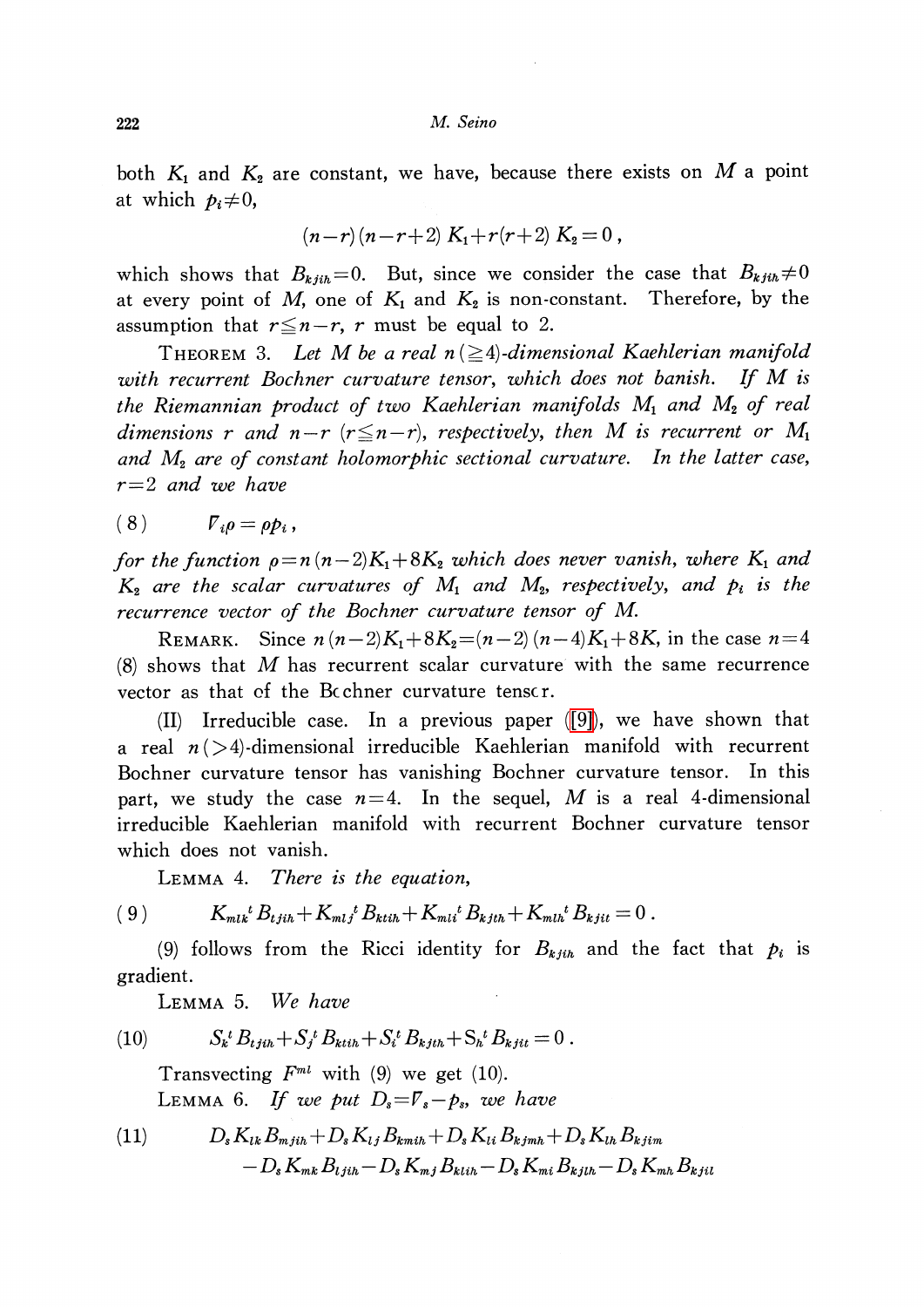On vanishing or recurrent Bochner curvature tensor 223

+ 
$$
D_s K_n^t (B_{tjik} g_{lk} + B_{ktih} g_{lj} + B_{kjth} g_{li} + B_{kjit} g_{lh})
$$
  
\n-  $D_s K_i^t (B_{tjih} g_{mk} + B_{ktih} g_{mj} + B_{kjth} g_{mi} + B_{kjit} g_{mh})$   
\n+  $F_m^t (D_s S_{lk} B_{tjih} + D_s S_{lj} B_{ktih} + D_s S_{li} B_{kjth} + D_s S_{lh} B_{kjit})$   
\n-  $F_i^t (D_s S_{mk} B_{tjih} + D_s S_{mj} B_{ktih} + D_s S_{mi} B_{kjth} + D_s S_{mh} B_{kjit})$   
\n+  $D_s S_i^t (B_{tjih} F_{lk} + B_{ktih} F_{lj} + B_{kjth} F_{li} + B_{kjit} F_{lh})$   
\n-  $D_s S_m^t (B_{tjih} F_{mk} + B_{ktih} F_{mj} + B_{kjth} F_{mi} + B_{kjit} F_{mh})$   
\n-  $D_s K/6 \cdot \{B_{mjih} g_{lk} + B_{kmih} g_{lj} + B_{kjmh} g_{li} + B_{kjim} g_{lh}$   
\n-  $B_{ljih} g_{mk} - B_{klih} g_{mj} - B_{kjli} g_{mi} - B_{kjil} g_{mh}$   
\n+  $F_m^t (B_{tjih} F_{lk} + B_{ktih} F_{lj} + B_{kjth} F_{li} + B_{kjit} F_{lh})$   
\n-  $F_i^t (B_{tjih} F_{mk} + B_{ktih} F_{mj} + B_{kjth} F_{mi} + B_{kjit} F_{mh})$  = 0.

PROOF. Differentiating covariantly (9) and taking account of (7) and (9) we have

(12) 
$$
\mathcal{V}_{s} K_{mlk}{}^{t} B_{t j i h} + \mathcal{V}_{s} K_{m l j}{}^{t} B_{k t i h} + \mathcal{V}_{s} K_{m l i}{}^{t} B_{k j t h} + \mathcal{V}_{s} K_{m l h}{}^{t} B_{k j i t} = 0.
$$

Next, multiplying (9) by  $p_{s}$  we have

(13) 
$$
p_s K_{mlk}{}^t B_{tjih} + p_s K_{mlj}{}^t B_{ktih} + p_s K_{mli}{}^t B_{kjih} + p_s K_{mli}{}^t B_{kjit} = 0.
$$

Subtracting (13) from (12) and substituting (1) and (7) into the resulting equation we obtain [\(11\),](#page-6-0) where we have used the facts that

$$
B_{t\,j\,i\hbar}\,F_k{}^t + B_{kt\,i\hbar}\,F_j{}^t = 0\,,
$$

and

$$
D_s S_k^{\ t} B_{t j i h} + D_s S_j^{\ t} B_{k t i h} + D_s S_i^{\ t} B_{k j t h} + D_s S_h^{\ t} B_{k j i t} = 0 \ ,
$$

which is induced from (7) and [\(10\).](#page-6-1)

<span id="page-7-0"></span>LEMMA 7 (cf.  $[9]$ ). We have

$$
B_{kjih}B^{kj}i_l=\frac{1}{4}e^{2p}g_{hl}.
$$

Transvecting  $g^{mh}B^{kjil}$  with [\(11\)](#page-6-0) and taking account of [Lemma](#page-7-0) 7, we get

$$
e^{2p}D_s K=0,
$$

that is,

$$
F_s K = p_s K.
$$

Thus, we have shown

THEOREM 4. A real 4-dimensional irreducible Kaehlerian manifold with recurrent Bochner curvature tensor which does not vanish, has the